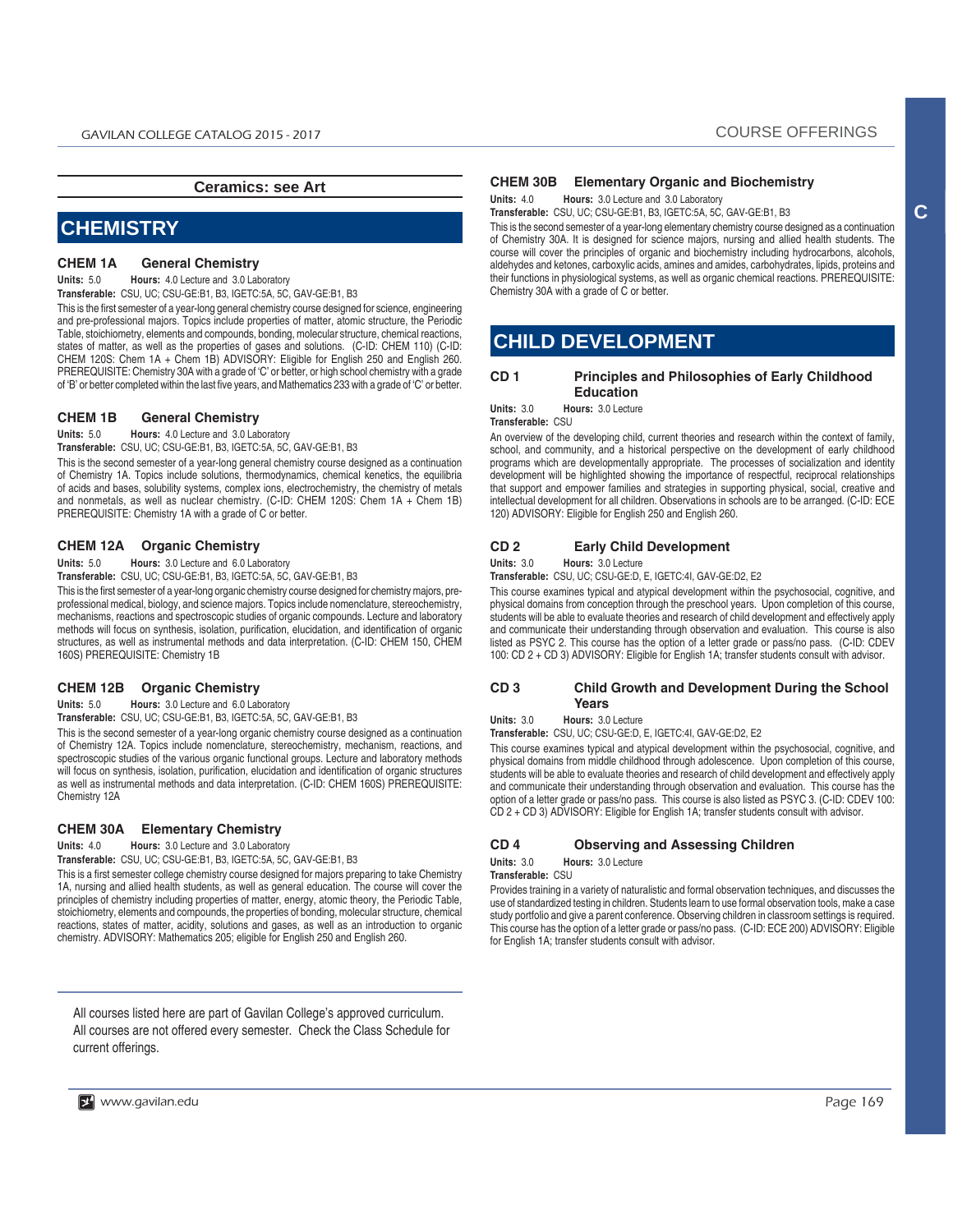## **CD 5 Child / Family and Community**

# **Units:** 3.0 **Hours:** 3.0 Lecture

**Transferable:** CSU

An examination of the developing child in a societal context focusing on the interrelationship of family, school and community and emphasizing historical and socio-cultural factors. Discussing patterns of development, childrearing, and the value of education in contemporary American society. Highlights the processes of socialization and identity development, showing the importance of respectful, reciprocal relationships that support and empower families and respond to all children's developmental needs. (C-ID: CDEV 110) ADVISORY: Eligible for English 250 and English 260.

## **CD 6 Games and Rhythms for Children**

**Units:** 3.0 **Hours:** 3.0 Lecture

### **Transferable:** CSU

Nature, function and organization of physical activities for the preschool and elementary school age child. Emphasis is given to the understanding of psychomotor development and spatial awareness. Designed for those planning to work with children. Also listed as Physical Education 6 or Kinesiology 6. This course has the option of a letter grade or pass/no pass. ADVISORY: Eligible for English 250 and English 260.

## **CD 7 Cultural Context of Child and Family in a Diverse Society**

**Units:** 3.0 **Hours:** 3.0 Lecture **Transferable:** CSU; CSU-GE:D, GAV-GE:D2, F

Examines cultural influences on child-rearing practices, family values, and human development. Perspectives from the social sciences will be used to critique and review theoretical and practical implications of oppression and privilege as they apply to families, schools, and communities, including historical and socio-cultural factors. The processes of socialization and identity development, and the importance of respectful, reciprocal relationships that support and empower families. Self-examination and reflection on issues related to social identity, stereotypes and bias, social and educational access, media and schooling. Also listed as PSYC 7. (C-ID: ECE 230) ADVISORY: Eligible for English 250 and English 260.

## **CD 8A American Education in a Changing World**

**Units:** 3.0 **Hours:** 3.0 Lecture

## **Transferable:** CSU, UC; GAV-GE:F

This course provides an overview of education in the United States. It examines the issues, problems, and solutions to teaching in a pluralistic society by viewing schools as social institutions that reflect the values and dynamics of a society. It focuses on the history, politics, theories and approaches to teaching culturally and linguistically diverse children and analyzes career opportunities and new directions in education. For students who wish to expand their knowledge of education in America, and those who wish to explore careers in teaching. This course includes a Service Learning component that will encourage students to explore and apply concepts from the class. This course has the option of a letter grade or pass/no pass.

## **CD 8B Teaching Reading and Writing to Children**

**Units:** 3.0 **Hours:** 3.0 Lecture

**Transferable:** CSU; GAV-GE:F

This course is designed to teach prospective teachers how a child learns to read and write successfully in school. Specific techniques will be taught. Students will be expected to work 24 hours with a child or children in order to practice their skills and techniques. This course has the option of a letter grade or pass/no pass. ADVISORY: Completion of English 250, English 260 or equivalent.

### **CD 9 Child Health / Nutrition and Safety**

## **Units:** 3.0 **Hours:** 3.0 Lecture

**Transferable:** CSU

The key components that promote physical health, mental health and safety for both children and staff will be identified along with the importance of collaboration with families and health professionals. Introductions to the laws, regulations standards, policies and procedures and early childhood curriculum related to child health safety and nutrition. Focus on integrating the concepts into curriculum planning and program development for all children. Poison prevention, fire and earthquake safety and emergency preparedness is covered. This course may be taken for a letter grade or pass/no pass. (C-ID: ECE 220) ADVISORY: Eligible for English 250 and English 260.

## **CD 10 Children with Special Needs**

**Units:** 3.0 **Hours:** 3.0 Lecture **Transferable:** CSU

An introductory course in special education, which includes a survey of special needs such as learning disabilities, emotional disturbances, developmental delays, physical limitations, cognitive differences, and giftedness. Students will study the history of special education and legislation in the USA, ethical assessment and family-based intervention techniques, diversity and family issues, advocacy for special needs children, and the use of technology in special education environments. This course has the option of a letter grade or pass/no pass. ADVISORY: Eligible for English 250 and English 260. Completion of CD 2.

## **CD 11A Administration of Programs for Young Children**

## **Units:** 3.0 **Hours:** 3.0 Lecture

**Transferable:** CSU; GAV-GE:F

The principles and practices of the organization and administration of facilities for preschool aged children. Areas covered include organizational structure, budgeting, personnel policies and practices, records, statistics, reporting, relationship with community resources, regulatory agencies, and parents. ADVISORY: Child Development 1 and 2.

## **CD 11B Administration of Publicly Funded Child Care Programs**

**Units:** 3.0 **Hours:** 3.0 Lecture **Transferable:** CSU; GAV-GE:F

This course is designed to meet the State Department of Education requirements for directors of publicly funded child development programs, and the Supervisory Child Development Permit. Topics covered include development of personnel policies that reflect the philosophy and goals and objectives of the program, development of a staff development plan, classroom management and record keeping, assessment and curriculum planning, and parent involvement/ education. Financial record keeping will be discussed from the perspective of the granting agency. ADVISORY: Completion of 12 units in Child Development or working in an administrative capacity in a children's program.

## **CD 11C Supervision of Adults: The Mentor Teacher**

**Units:** 2.0 **Hours:** 2.0 Lecture **Transferable:** CSU

A study of the methods and principles of supervising adults in early childhood settings. Emphasis is on the role of the experienced classroom teacher who functions as a "mentor/supervisor" to teachers, aides, and other adults. This course meets the requirements for the State Child Development Permit Matrix: "2 unit adult supervision class" and the Mentor Teacher Program. Lectures, discussions, in class and out of class activities, role-play simulations, readings, individual and group assignments as well as videos and guest presenters will be used. ADVISORY: Prefer that students meet the requirements for the State Child Development Teacher Permit or completion of a college-level course of study in child development or early childhood education, or equivalent, or permission of instructor.

## **CD 12 Computer Education for Teachers**

## **Units:** 3.0 **Hours:** 3.0 Lecture

**Transferable:** CSU

The history, uses and development of computers in education. Basic computer skills and terminology will be taught in the context of teacher education. Students who successfully complete this course will understand general and specific skills and knowledge required to meet the Technology Standard for Multiple and Single Subject Credential Candidates. This course has the option of a letter grade or pass/no pass. This course is also listed as CSIS 9. ADVISORY: CSIS 122 Computer Keyboarding, or equivalent; English 250 with a grade of C or better.

## **CD 13 Infant and Toddler Development and Care**

**Units:** 3.0 **Hours:** 3.0 Lecture

**Transferable:** CSU

Students will study the developmental stages of growth specific to infants and toddlers and learn how to foster positive techniques for nurturing infants and toddlers in group settings. Students will study the RIE philosophy and learn how to observe children in child care and home day care settings. This course has the option of a letter grade or pass/no pass. ADVISORY: Eligible for English 250 and English 260. Child Development 2.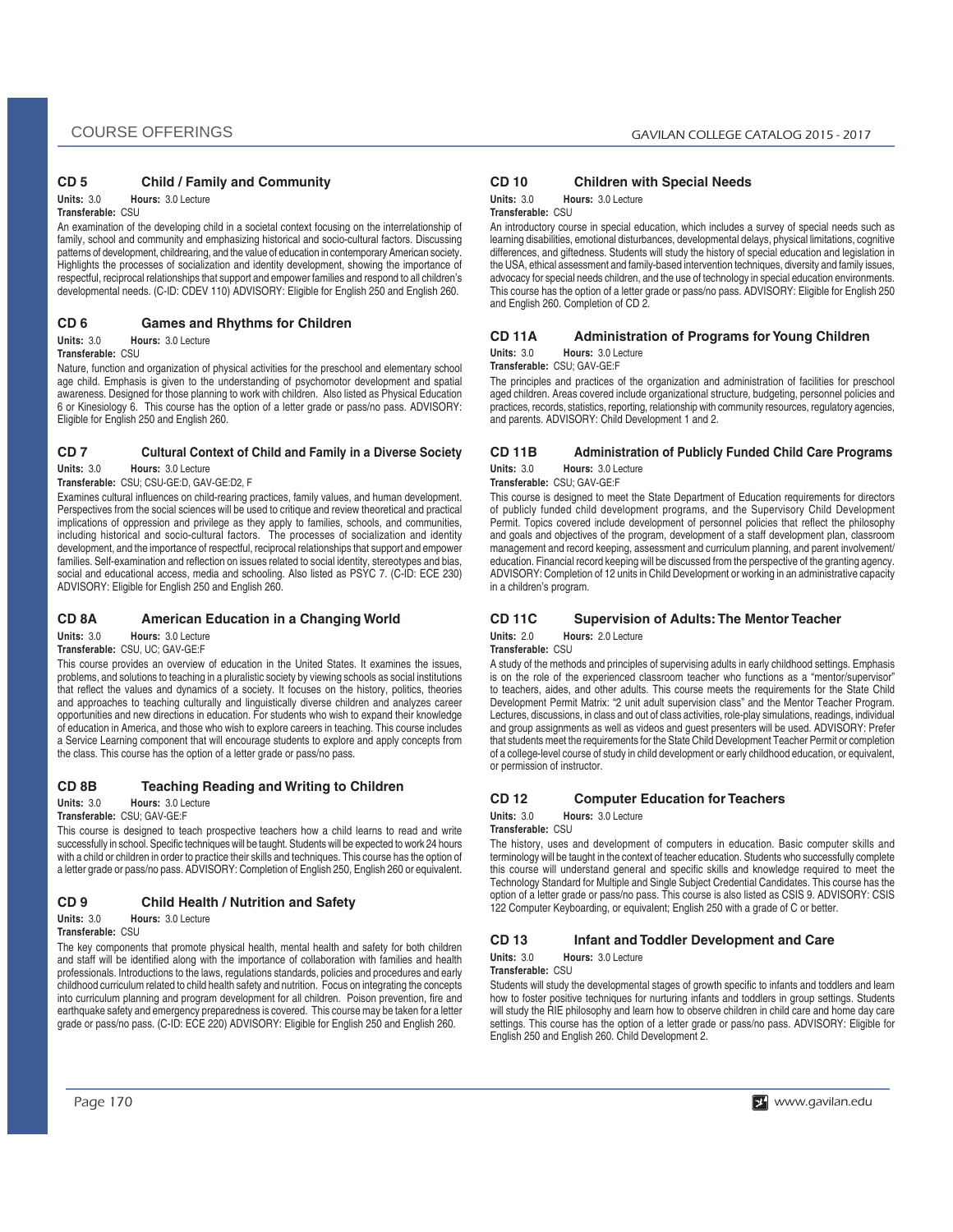### **CD 14A Working with School Age Children**

## **Units:** 3.0 **Hours:** 3.0 Lecture

**Transferable:** CSU

Students will learn the developmental characteristics of school aged children, issues relating to before and after school programs for children from kindergarten to grade eight, and specific details of administering and leading such a program. Other topics include recreation versus academic enrichment, staffing requirements, age groupings, program content, and community resources. This course has the option of a letter grade or pass/no pass. ADVISORY: Eligible for English 250 and 260. Child Development 3.

### **CD 14B Behavior Management & Guidance of School Age Children**

#### **Units:** 3.0 **Hours:** 3.0 Lecture

**Transferable:** CSU

#### The nature of children's development stages causes school age children to act in different ways at different ages. This course helps students understand the relationship of development, environment, culture and social circumstances to children's behavior. An overview of guidance theories offers strategies to reinforce positive behaviors, encourage communication & cooperation, and establish age-appropriate and consistent limits in a variety of circumstances. This course has the option of

**CD 15 Music and Movement for Children**

a letter grade or pass/no pass. ADVISORY: English 250, English 260, and CD 3

**Units:** 1.0 **Hours:** 1.0 Lecture

**Transferable:** CSU

An introduction to music and movement curriculum within the social, cultural, and developmental context of young children from diverse backgrounds. Students will have opportunities to use equipment, materials and resources in music and movement to develop appropriate curriculum and learning experiences integrating math, early literacy, and cultural concepts. ADVISORY: Eligible for English 250 and English 260.

## **CD 16 Exploring Mathematics with Children**

**Units:** 1.0 **Hours:** 1.0 Lecture

**Transferable:** CSU

Introduces the excitement and extensiveness of math experiences for children and presents an organized, sequential approach for developing a math curriculum. Students develop a folder of math activities for children aged 2-8. ADVISORY: Eligible for English 250 and English 260.

#### **CD 17 Exploring Science with Children**

**Units:** 1.0 **Hours:** 1.0 Lecture

**Transferable:** CSU

Learn to teach a coordinated science curriculum covering life, natural and physical science concepts familiar and interesting to children age 2-8. Using easily found or low-cost materials and the Socratic method of questioning are primary strategies for developing reasoning skills and science concepts in children. ADVISORY: Eligible for English 250 or 260.

### **CD 18 The Outdoor Classroom**

**Units:** 3.0 **Hours:** 3.0 Lecture **Transferable:** CSU

In light of the evidence linking the lack of nature in children's lives to the rise in obesity, attention disorders, and depression, this course will teach participants how to create developmentally appropriate outdoor play and nature learning experiences for children from birth to age eight, ensure that outdoor environments are accessible and safe, and methodically observe and assess children's outdoor play. ADVISORY: Eligible for English 250 and 260.

### **CD 19 Introduction to Careers with Children**

**Units:** 2.0 **Hours:** 2.0 Lecture

**Transferable:** CSU

An overview of Department of Social Services and Department of Education regulations regarding early childhood professionals in California. Self-assessment techniques with emphasis on building relationships with children, families and colleagues. National standards, Code of Ethics, Public Policy and CA Early Childhood Foundations will be discussed as essential ingredients for effective early childhood programs. This course has the option of a letter grade or pass/no pass. ADVISORY: Eligible for English 250 and English 260.

## COURSE OFFERINGS

## **CD 20 Children's Language and Literature**

**Units:** 3.0 **Hours:** 3.0 Lecture **Transferable:** CSU

A developmental view of children's language and literacy learning in a framework of children's literature. Students will be presented with steps in children's literacy learning in order to help them organize classrooms and plan activities to support the growth of writing and reading. Students will study historical trends in children's literature and participate in practical experiences and activities that use a wide range of techniques and materials for advancing language comprehension and usage. This course has the option of a letter grade or pass/no pass. ADVISORY: Eligible for English 250 and English 260.

#### **CD 25A Art Methods**

**Units:** 3.0 **Hours:** 2.0 Lecture and 4.0 Laboratory

**Transferable:** CSU; CSU-GE:C1, GAV-GE:C1

Art methods and learning theory for those planning to work with preschool, elementary and secondary students. Includes art therapy as well as gifted and special learner projects. Two dimensional work in printing, painting, drawing, collage. Also listed as ART 25A.

#### **CD 25B Art Methods**

**Units:** 3.0 **Hours:** 2.0 Lecture and 4.0 Laboratory

**Transferable:** CSU; GAV-GE:C1

Art methods, creativity and learning theory for those planning to work with preschool, elementary, and secondary school students. Includes art therapy as well as gifted and special learner projects. Three dimensional work in sculpture, bas relief, mobiles, paper mache', plaster, and various 3-D materials. Also listed as ART 25B.

# **CD 28A Child Development and Guidance for Family Child Care**

**Units:** 1.0 **Hours:** 1.0 Lecture **Transferable:** CSU

An overview of the development of young children from pre-birth through age twelve, primarily designed for the family child care provider or foster parent. Students will be exposed to appropriate expectations and developmentally appropriate learning experiences for each stage of development. Six 3-hour sessions, or may be taught on three Saturdays. This course has the option of a letter grade or pass/no pass.

#### **CD 28B Developing Learning Activities for Family Child Care Units:** 1.0 **Hours:** 1.0 Lecture

**Transferable:** CSU

A practical curriculum development course for child care providers. Includes a brief overview of children's learning processes and practical activities. Students will study appropriate curriculum for infants, toddlers, preschool, and school-age children in all areas of development. Students will learn how to set up a family child care environment. This course has the option of a letter grade or pass/no pass.

### **CD 28C Administering A Family Child Care Home**

**Units:** 1.0 **Hours:** 1.0 Lecture

**Transferable:** CSU

Learning to establish and enforce contracts and policies, marketing your business, being professional in a caring profession, child abuse reporting requirements, licensing regulations, and the basics of record keeping techniques for family child care. Six 3-hour sessions, or may be taught on three Saturdays. This course has the option of a letter grade or pass/no pass.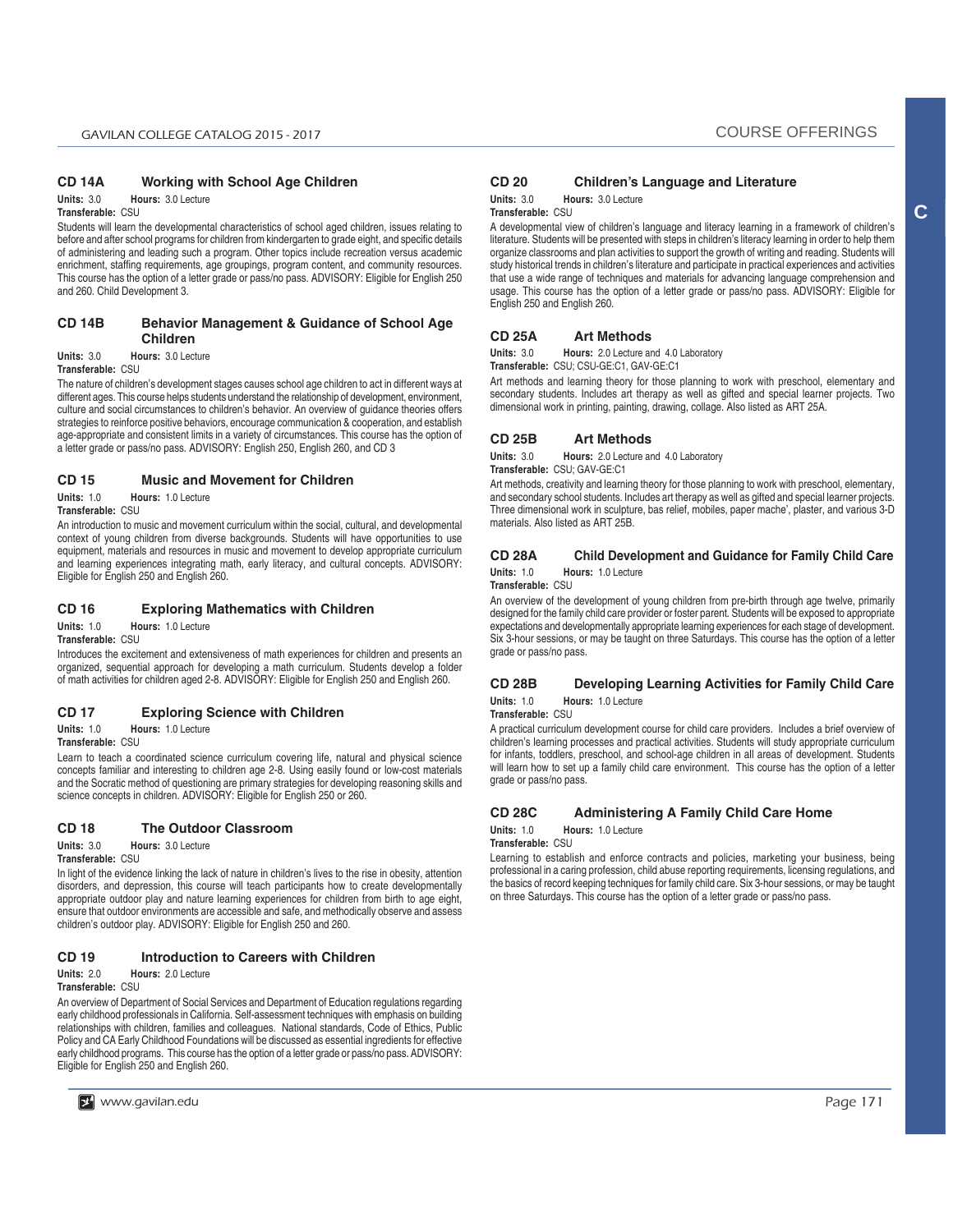## **CD 30A Practicum I - Early Childhood Field Experience**

**Units:** 4.0 **Hours:** 2.0 Lecture and 6.0 Laboratory **Transferable:** CSU

In this course the student will practice and demonstrate developmentally appropriate early childhood program planning and teaching competencies under the supervision of ECE/CD faculty and other qualified early education professionals. Students will utilize practical classroom experiences to make connections between theory and practice, develop professional behaviors, and develop professional behaviors working with children and families. Child centered, play oriented approaches to teaching, learning and assessment; and knowledge of curriculum content areas will be emphasized as student teachers design, implement and evaluate experiences that promote positive development and learning for all young children. (C-ID: ECE 210) ADVISORY: English 1A. PREREQUISITE: Completion of CD 1, CD 2 or CD/PSDYC 40, CD 5 or CD 7, and CD 32, with a grade of "C" of better.

## **CD 30B Practicum II: Advanced Early Childhood Field Experience**

**Units:** 4.0 **Hours:** 2.0 Lecture and 6.0 Laboratory

#### **Transferable:** CSU

Advance practicum, continuation of CD 30A. Designing, developing and implementing contemporary curriculum and instructional methods for early childhood education programs. PREREQUISITE: Completion of Child Development CD 30A with a grade of "C" or higher.

## **CD 31 Tutoring School - Age Children**

**Units:** 1.0 **Hours:** 1.0 Lecture **Transferable:** CSU

An introductory course for students who wish to work as tutors in classroom settings. Students will gain and apply skills needed to function within a public school setting and develop effective strategies for helping children learn to read and write. Additionally, students will be encouraged to explore related career options, while developing and practicing social awareness and the ability to learn from field experiences in a self-directed manner. This course has the option of a letter grade or pass/no pass.

## **CD 32 Introduction to Curriculum**

**Units:** 3.0 **Hours:** 3.0 Lecture **Transferable:** CSU

This foundational curriculum course presents an overview of knowledge and skills needed for designing curriculum and environments for infants and young children. Students examine the teacher's role in supporting development, fostering creativity, and modeling a joy of learning for children and parents. Students will design and implement a developmentally appropriate curriculum based on observation and assessments which emphasizes play in the learning centers for language, literacy, social, emotional, sensory, art, perceptual development, math, and science. Students complete an activity portfolio of observations, curriculum/environment plans as well as participate in skill demonstrations and observations. Previously listed as CD 21. (C-ID: ECE 130) ADVISORY: Eligible for English 250 and English 260.

## **CD 35 Establishing Positive Behavior in the Classroom**

**Units:** 3.0 **Hours:** 3.0 Lecture

#### **Transferable:** CSU, UC

Introduces the student to realistic and effective strategies for guiding all young children's behavior. This course demonstrates best practices for establishing and maintaining age and developmentallyappropriate productive behaviors among all children in a classroom setting. Course topics include environmental, developmental and special needs sources of maladaptive and challenging behaviors, guidelines for selecting and implementing strategies for positive behavior change for all children, and developing healthy communication strategies with families, program staff and children. ADVISORY: Eligible for English 1A.

# **CD 36 Curriculum Strategies for Inclusive Classrooms**

**Units:** 3.0 **Hours:** 3.0 Lecture **Transferable:** CSU, UC

This course gives the early education teacher or interventionist specific curricular skills to meet the needs of all children in the classroom. Emphasis is placed on working with the child within his/her family system and culture. Students will review typical and atypical development in all domains, hone observation and documentation skills, learn how to design and implement intervention strategies and communicate effectively with parents and para-professionals. ADVISORY: Eligible for English 1A.

### **CD 40 Child and Adolescent Development**

**Units:** 3.0 **Hours:** 3.0 Lecture

## **Transferable:** CSU, UC; CSU-GE:D, IGETC:4G, GAV-GE:D2

This course examines typical and atypical development within the psychosocial, cognitive/ language development, and physical domains from conception through adolescence. There will be an emphasis on interactions between maturational processes and environmental factors. Upon completion of this course, students will be able to evaluate theories and research of child development through observation and evaluation. This course is also listed as PSYC 40. (C-ID: CDEV 100) ADVISORY: Eligible for English 1A; transfer students consult with advisor.

## **CD 97 Introduction to Service Learning with Children**

**Units:** 3.0 **Hours:** 3.0 Lecture **Transferable:** CSU

Service Learning is a method through which community participation, academic subjects, skills, and awareness are linked. Through a combination of community-based learning experiences, reading and writing assignments, and classroom-based learning experiences, this course seeks to foster the development of self-reflective, culturally aware and responsive community participants. Students will complete a minimum of 30 hours of community service work during the semester. This course has the option of a letter grade or pass/no pass.

## **CD 98 Special Topics**

**Units:** .5 TO 3.0 **Hours:** .5 TO 3.0 Lecture

**Transferable:** CSU

Special topics courses examine current problems or issues of interest to students within a specific discipline area. For topic content information, consult with the appropriate department chairperson. For transfer status, check with a counselor. This course has the option of a letter grade or pass/ no pass and may be repeated three times for credit with different topics.

## **CD 160 Child Care First Aid and CPR**

**Units:** 1.0 **Hours:** 1.0 Lecture

**Transferable:** CSU

First aid training to prepare child care professionals to meet the need of emergencies when medical assistance is delayed. Includes information on the prevention of childhood injuries and the prevention of communicable diseases including HIV/AIDS and the use of Universal Precautions. (Satisfies the California Community Care Licensing requirement for 15 hours of specialized health and safety training.) This is a pass/no pass course. \$12.00 course material fee.

## **CD 190 Occupational Work Experience / Child Development**

**Units:** 1.0 TO 4.0 **Hours:** 5.0 TO 20.0 Laboratory

#### **Transferable:** CSU

Occupational work experience for students who have a job related to their work. A training plan is developed cooperatively between the employer, college and student. (P/NP grading) 75 hours per semester paid work = 1 unit. 60 hours non-paid (volunteer) work per semester = 1 unit. May be taken for a maximum total of 16 units. Minimum 2.00 GPA. REQUIRED: Declared vocational major.

## **CD 191A Workplace Skills**

**Units:** 1.0 **Hours:** 1.0 Lecture **Transferable:** CSU

Workplace Skills teaches skills vital to workplace success. The topic for 191A is Interpersonal Communication. Need not be taken in sequence. This is a pass/no pass course.